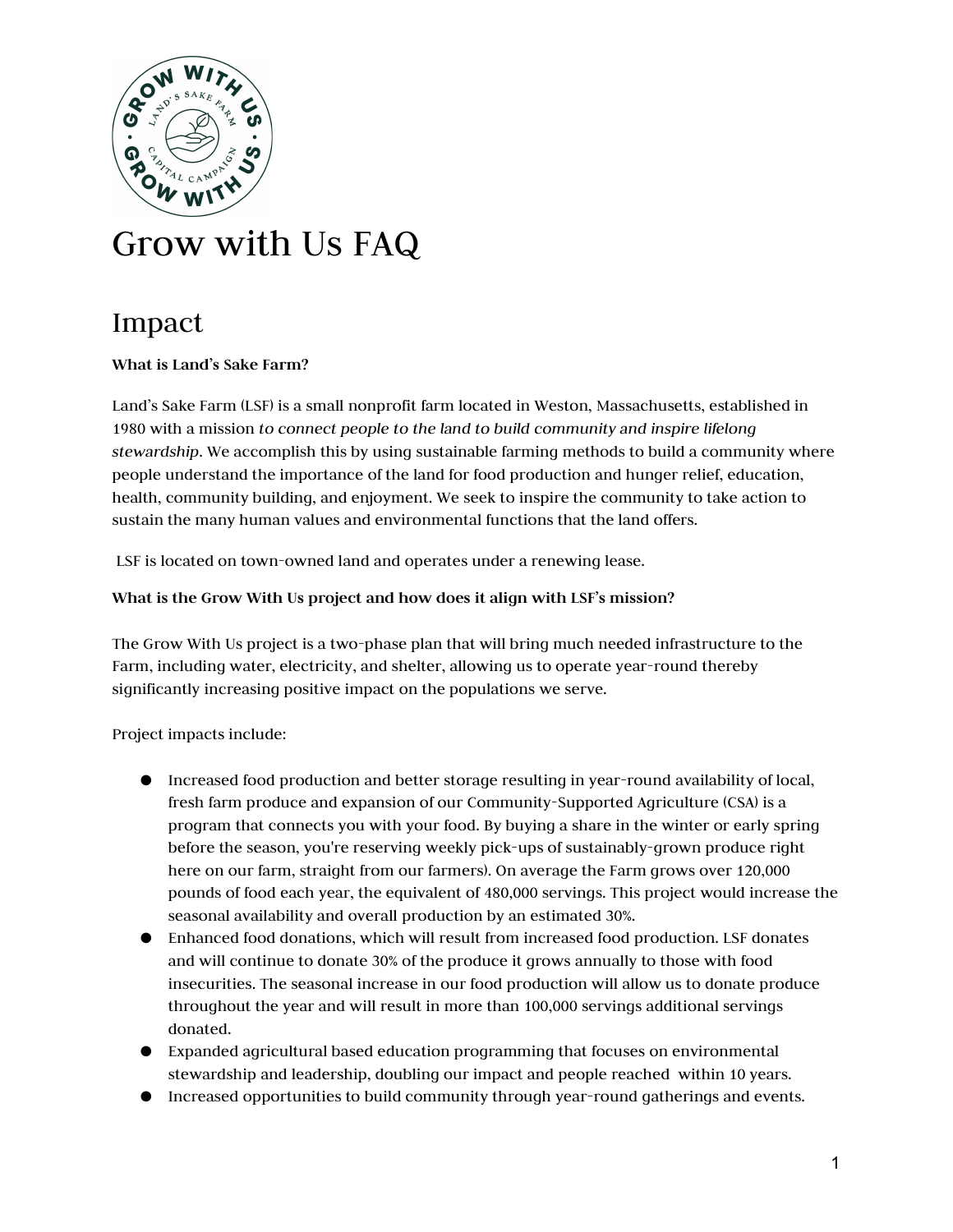- An overall increase in efficiency and safety, with an ability to properly wash and store produce on-site, store and maintain farm equipment and supplies in such a way that they are sheltered from environmental elements, and protect seedlings from weather extremes and pests.
- Significant contributions to climate resiliency, including structures with net-zero energy emissions that minimize environmental impacts and result in reductions in future energy costs, which are well-aligned with the town of Weston's forthcoming Climate Action and Resiliency Plan.
- An opportunity to care for our farm animals year-round on site and increase related education programs.
- An opportunity for wholesale food and flower partnerships with local schools, the Josiah Smith Tavern, catering companies, and more.
- Increased financial sustainability.
- Staffing stability as a result of year-round employment opportunities.

# Why are we doing this project? Why now?

Since 1980, LSF has operated without power, year-round water, or indoor space. Because of the lack of infrastructure, LSF's contributions to the community, while still significant, have been limited due to the seasonal nature of our operations and dependency on the generosity of neighbors to successfully operate. We receive our electricity via an extension cord, our produce storage coolers are on a neighbor's property, and we have no barn to take care of our own animals or store and maintain farm equipment. And, while we have had access to water, it has been only seasonally available, severely limiting our growing season and production capacity.

In 2018, LSF received a long-term land lease from the Town that allowed us to consider a long-term plan for the farm. LSF went through a strategic planning process and feasibility study in advance of launching the campaign, being sure to connect with key stakeholders throughout the planning process. We worked with Payette, 2019 recipient of the AIA Architecture Firm Award, whose President and CEO is a Weston resident and who generously provided their services pro-bono to benefit our community. In response to the COVID-19 pandemic, we reworked the project to put an emphasis on food production to meet the growing need for hunger relief and local food security. Having raised initial support for the project over the past few months, we are now ready to share our vision with the community.

## What changes are planned, and how long will it take?

The Grow With Us project is divided into two phases.

## Phase I - Spring - Fall 2021

Phase I includes connecting the Farm to basic utilities such as electricity and water, and building an animal barn, equipment barn, greenhouse, and hoop house (a simple structure used to extend the growing season). The animal barn will house animals year-round and provide space to host education programs and classes for everyone from local school students to seniors. Until the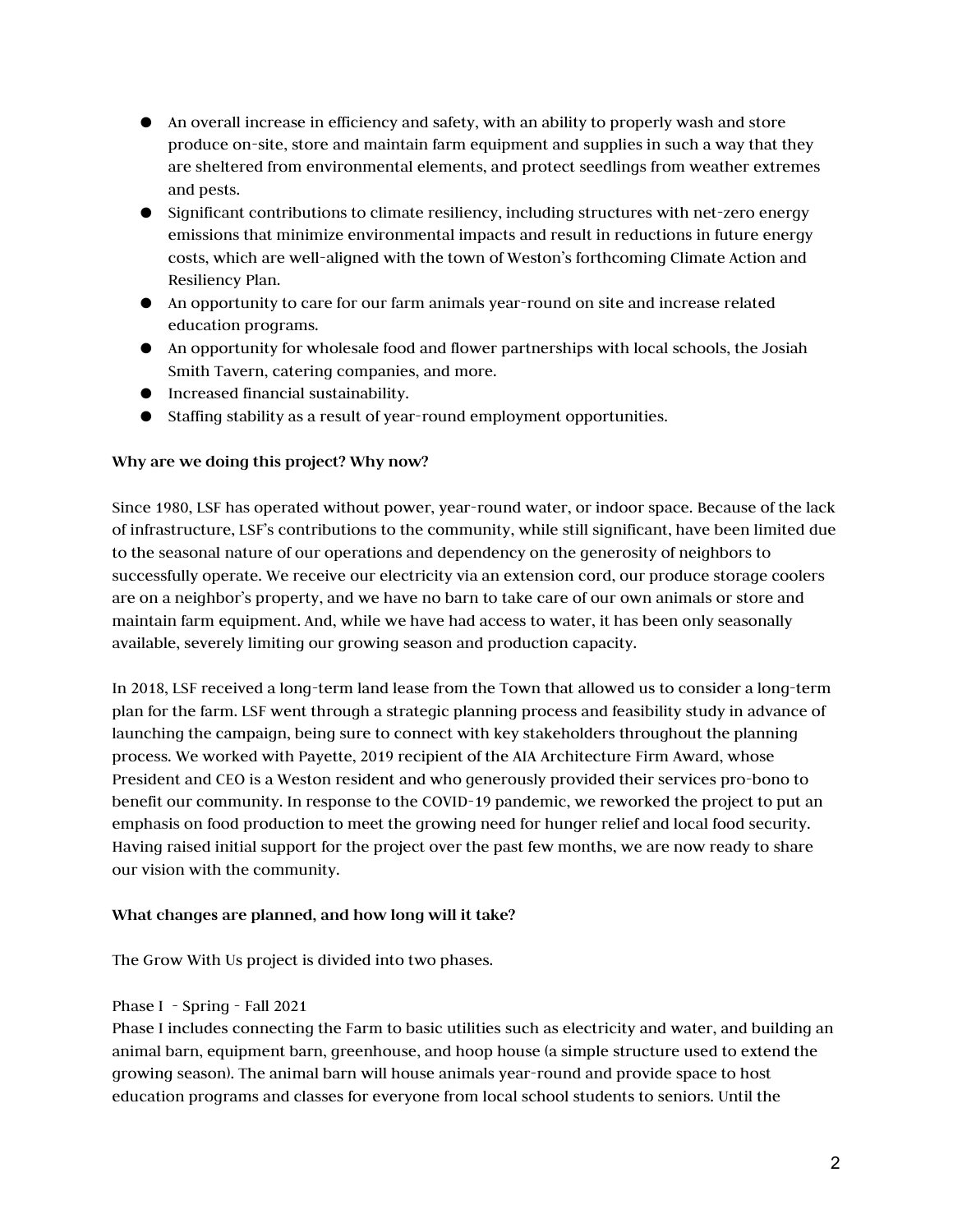completion of Phase II, the animal barn will serve as our temporary farmstand, vegetable washing area, and vegetable cooler storage. The equipment barn, greenhouse, and hoop house will allow for year-round vegetable production, and better care and storage of equipment and, increasing production and decreasing the need for equipment repairs.

# Phase II - Winter 2022 - Winter 2023

Phase II will encompass building a year-round multi-use farmstand in the footprint of the existing farmstand. The 3,800-square-foot net-zero energy-efficient building will serve multiple purposes and offer flexibility to fit the changing needs of the farm. This space will enable LSF to sell products year-round, centralize currently off-site administrative offices, and serve as a gathering place for residents of Weston and surrounding communities. To ensure all-season access, internal roadways will be improved and surface parking will be enlarged, but nothing will be paved.

This plan was developed with the understanding that LSF is a working farm. While construction will take place during months that we normally operate, we will continue to serve the community as we have for 40 years.

# Use

# How will the project impact farming operations?

The addition of a greenhouse and hoop house on the 40 acre parcel will significantly increase the efficiency of our farming operations as well as expand our growing season and capacity. Currently, during planting season LSF staff have to drive back and forth many times a day between our current offices and greenhouse at the Malone property and the farm. Having an on-site greenhouse will decrease our carbon footprint, and cut down on the time it takes for watering and transporting seedlings to the fields. In addition, we have outgrown the greenhouse at Malone. In addition, an onsite high tunnel will allow LSF to get plants in the ground earlier and later in the season which extends our ability to grow produce more months of the year. Once the farmstand is completed, LSF will have a proper root cellar and on-site coolers, which will decrease the amount of produce LSF loses to rotting. This project will increase our produce production, sale and donation by 30% and from six months a year to year-round.

## Will the farmstand operate year-round?

Yes! Not only will this project allow us to grow and properly store our food 12 months out of the year, we will also be able to sell our produce alongside other local artisanal products, year-round. LSF currently does not have proper storage for our root vegetables and loses upwards of 20% of this produce in the winter months. The farmstand will also offer a teaching demonstration kitchen where we can teach classes and host small events where people can (spontaneously) meet up. Bathrooms will be available at the farmstand as well. Approximately half of the farmstand will be dedicated to farm operations such as vegetable coolers, produce washing stations, and storage. During the winter months, due to shorter hours of operation, smaller (if any) winter CSA and decrease in density of programs offered we are expecting a 30% decrease in foot traffic.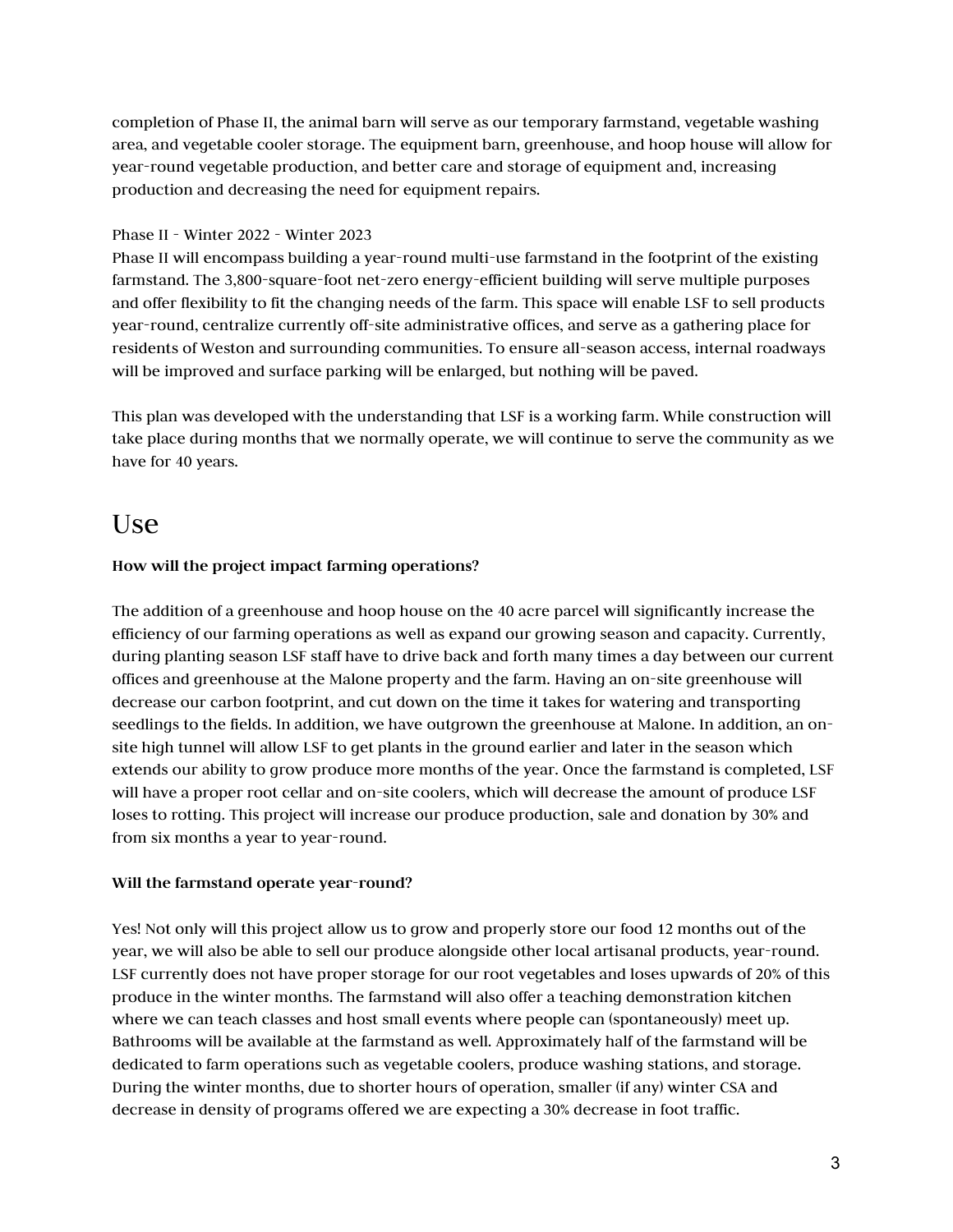# What animals does Land's Sake Farm plan to keep on site? Will they remain on-site year round, and who will care for them?

In addition to our fan-favorite rabbits and chickens, we plan to maintain our own small herd of goats. Up until now LSF has had to borrow goats, and move rabbits and chickens off-site in the winter since there is no water or protected space. LSF will hire a staff person whose primary responsibility will be animal care and the education programs that go along with it. We are excited for all participants to learn about the animals and to have an opportunity to assist with their care year-round on the farm. LSF will continue to work with the Danforths' and their sheep as long they are willing. We remain thankful for this long running partnership.

For the first year after the animal barn is built it will act as our farmstand. We will not remove any animal fencing during this time. We will work with a small group of animal care experts to create a proper plan for fencing and maintenance for the animals prior to their year-round arrival.

# How will this impact education programs?

We currently serve over 5,000 people of all ages annually in our education programs and have longstanding partnerships with Weston and Waltham public and independent schools, METCO, and Waltham Boys and Girls Club. With a new animal barn and year-round animal residents, we will be able to offer more education programs to the community and connect more people to the land. Additionally, the barn will have a touchdown area for student drop-off and bathrooms, making programs like after-school classes, school visits, and summer programs run more smoothly, especially in inclement weather. We will no longer have to use seasonal tents, porta potties, neighbors' barns, the Recreation Center, or the Scout House (both located across Wellesley Street) for cover in poor weather. May through mid-November will continue to be the highest use times for education programs with the winter months focusing on smaller group programming and frequency.

## How will this plan impact hunger relief donations?

This plan will allow us to give more food to those who need it most. Annually, we donate approximately 30% of the food we grow to those with food insecurities through local hunger relief organizations such as Lovin' Spoonfuls, Community Servings, Bristol Lodge, Weston's Council on Aging, and Food for Free. One major goal of this project is to increase our food production from 6 months to 12 months a year so those with food insecurities can enjoy healthy food year-round. Because of the inherent limitations due to our lack of infrastructure, produce is only donated from June through November. The winter months are often the hardest to find fresh food for those with food insecurities. This plan will allow us to increase our production in poundage and growing season, allowing us to donate more food throughout the entire year.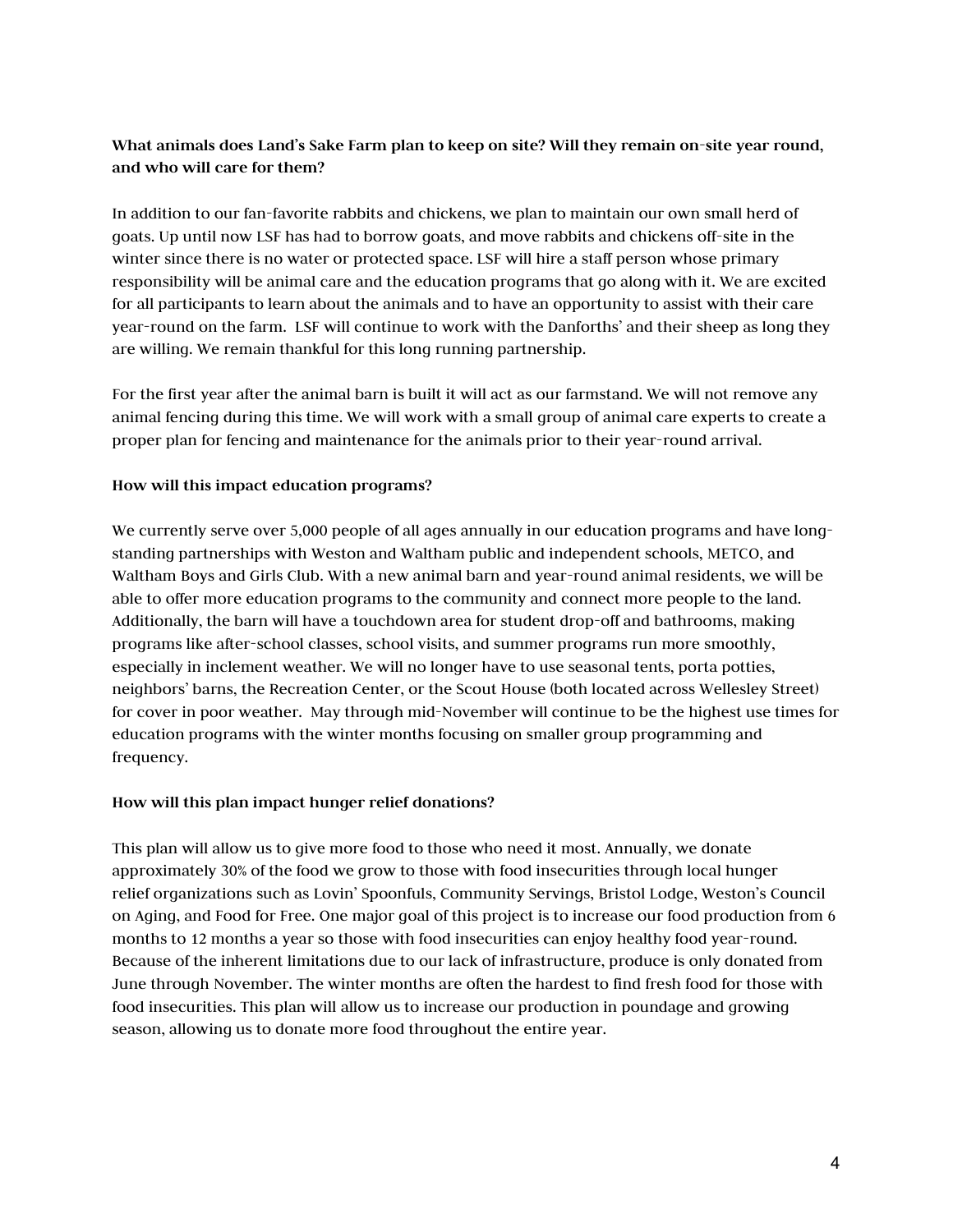# How will the seasonal flow of farm visitation (and events) be impacted? How will year round operations impact visitation and use of the farm?

This project will allow LSF to connect the community to the land throughout the entire year, increasing the total number of people who will be using the farm throughout the year. However, the majority of our visitation will remain in the late-spring/summer/early fall months (May-October), when we will continue to have a robust CSA program, farmstand sales, educational and community programming, and events, like family-farm night. With our seasonal growth in the winter months, LSF will be able to grow, sell and donate fresh produce year round, expand our educational program offering to showcase farming, animal husbandry and forestry in the winter months and provide a location for small community gatherings. Like other community farms in the area who are open in the winter, our expected general daily use will be far lower than in summer months. The farmstand will have shorter hours of operation in the winter, with reduced number of CSA's available and fewer outdoor community events will be planned. The events will predominantly include activities like occasional supper clubs, programs on our sustainable building and farming practices and small events that enable us to leverage the indoor space for educational and adult programming.

## How will this impact traffic and parking?

During the prime growing and harvest seasons, farm employees, customers, and program participants will continue to access the site as they do today via the driveway on Wellesley Street in volumes and patterns consistent with current use of the site. LSF intends to operate the farm yearround and so we do expect customer traffic to extend into the late fall and winter seasons at lower volumes, which can and will be accommodated in the existing gravel parking lot. We are not expanding parking nor creating any paved parking areas.

In Phase 2 we are formalizing the existing overflow parking zone in the grass area within its existing footprint so that it is safer and more accessible, while still permeable. LSF will use the on-site overflow parking primarily during larger scheduled events held in the summer (like the Summer Solstice dinner). In the winter months we do not plan to plow the overflow area. When there is the occasional need for additional parking off-site we will work with the recreation department, Library and town police to create a specific parking plan for the event.

#### Is there soil contamination on the Farm?

The Town of Weston performed environmental testing on the property in 2007 and 2011. No contamination was found in any of the fields used for growing produce. There were, however, limited areas of contamination discovered and remediated; the contaminated material was removed from the site and replaced with clean fill.

During construction all soil handling will occur in accordance with the Massachusetts Contingency Plan (MCP) which includes all local, state and federal regulations.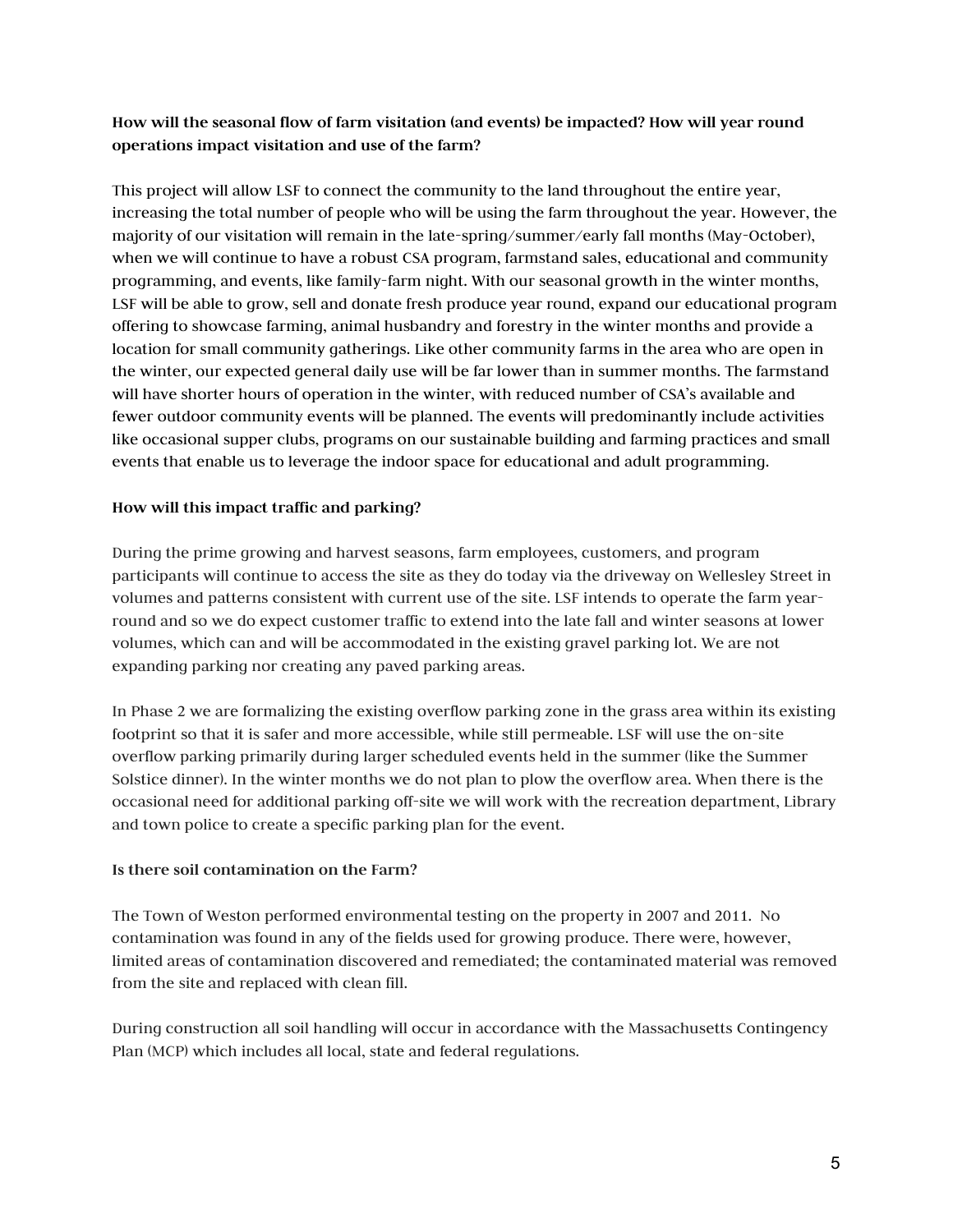## How will the project impact the specimen trees on the property?

Concern about six large dawn redwoods, and three golden larches had been expressed by a number of the tree interest groups. A meeting was held in April with a certified (ISA- degree) arborist. The arborist found the animal barn was already placed outside the critical root zone of the Golden Larches and well outside the impact range of the Dawn Redwoods. In addition, the placement of the service area was reviewed and slight modifications were made to building placement to protect one white oak.

#### Why are you not using the Case Estate?

In addition to the tremendous cost involved in renovating non-code compliant historical structures that were not designed for Land's Sake Farm's purposes, the lack of synergy and efficiency in not having the farmstand or the maintenance buildings on site were driving factors. Land's Sake's mission is connecting people with the land, and this scheme does not do this. More information about this decision is available upon request.

#### How did you come up with this master plan? Why are the buildings sited as they are?

Developed with input from a wide range of stakeholders, the 40 acre master plan focuses on increasing efficiency, reducing reliance on neighbors, and creating a more sustainable farming model with the goal to better serve the community. The site development focuses on the core needs of the Farm, including an equipment barn, greenhouse, and hoop house to care for and store equipment and allow for year-round vegetable production. A multi-functional animal barn will serve not only to house animals and feed, but also serve key educational functions. A new farmstand will provide permanent space for vegetable processing, cold storage, sales, and staff as well as community gathering space. These carefully sited structures avoid developing on cultivated soil or removing specimen trees. Together, the structures will enhance the exposure of LSF as a vibrant working farm while preserving expansive views of the farmland.

The "infinite vista" from the Farm's entrance to the furthest extent of the site at the rear is something that we have determined to protect by not placing buildings in the center of this vista: the farmstand will stay in its current location and the animal barn will be off to the side, set amongst and screened by existing trees. The buildings are set back as far as is practical from the street to diminish their impact, but with just enough visibility for passersbys to know that there is a farmstand and a place for animals and students. These locations enable us to best serve all individuals, including those with access challenges. The animal barn was also located to create a path to the education garden, thereby minimizing the need for children to cross more heavily trafficked service roads or the parking lot.

The maintenance building, greenhouse and hoop house, while originally planned in the front of the 40-acre field, were relocated to the rear of the Farm, out of sight, behind a stand of existing trees. While most historic barns and farm buildings are located close to the street to provide for ease of access, moving produce, animals, etc., we made this change to protect the view and accommodate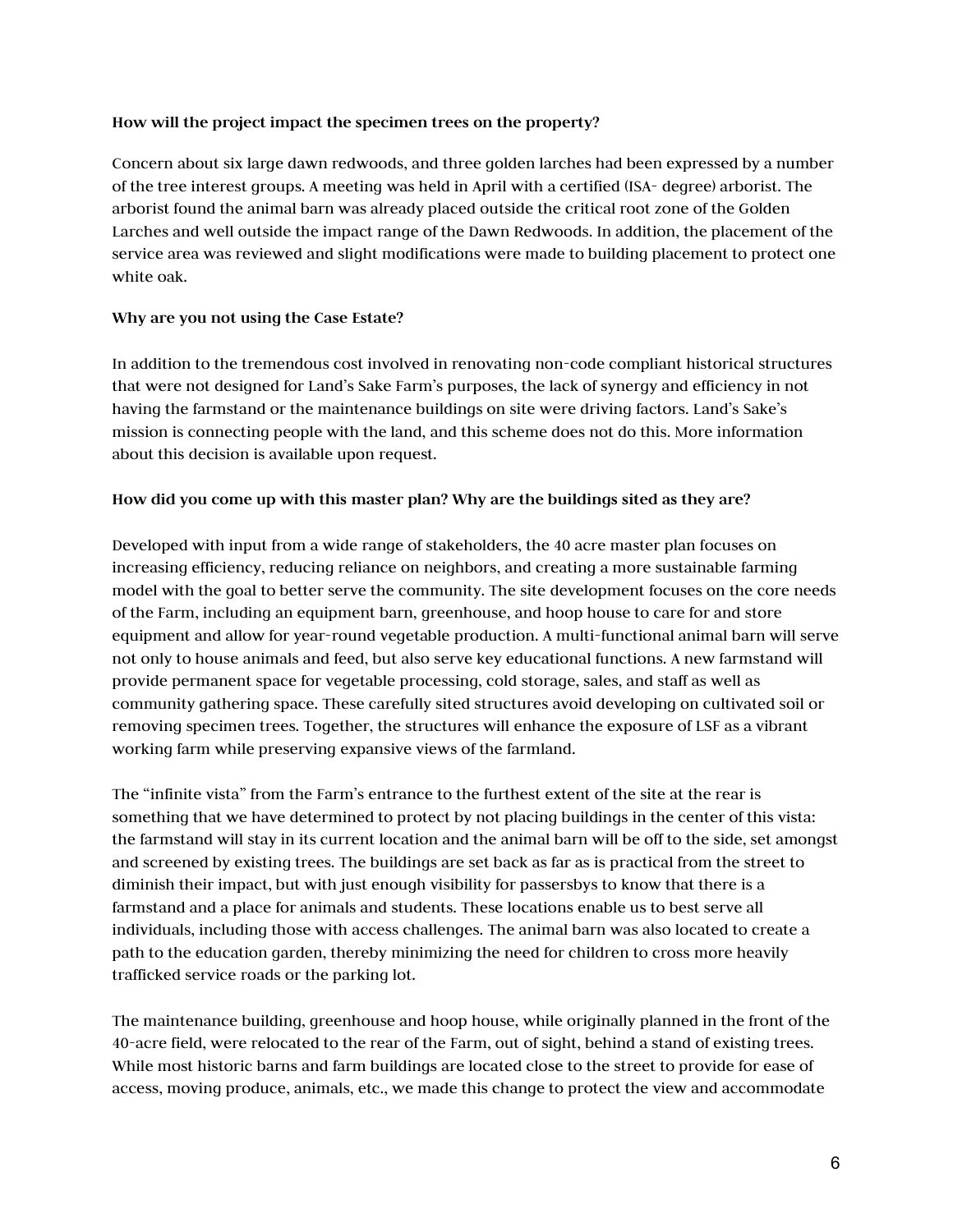feedback from community members. In addition to maintaining the vistas, the buildings are strategically sited to avoid both building on cultivated soil and encroaching on existing trees, particularly specimen trees.

LSF will have to improve the existing roads that will give farmers access to the buildings in the back of the farm, but no paving will occur on the site. There are no new roads planned as part of this proposal.

# Why do you feel the buildings fit into the landscape?

We think of landscape in the most figurative sense, the existing view scape of the Farm, its infinite horizons, its colors and the canopied tree line. We have carefully sited the buildings below the tree line and away from the view corridors, so as to not interrupt the vista and maintain the continuity of the landscape. The buildings are clad in natural wood siding, rather than painted red or white, to blend with the color, material and tone of the surrounding landscape.

The intention for the project is to fit-in to the larger context of the agrarian landscape, its colors, tones, and vistas without compromising the infinite vista through the Farm by following traditional timber framing methods and a natural material palette that weathers with the landscape around it. The landscape is the context for this building, and great care has been taken to preserve this relationship from the outside and the inside of the barn.

The same care has been taken in planning and siting the farmstand. This building is sited on the existing farmstand site and consolidates many of the farm operations which are spread out including coolers which had been in the neighbors barn and the CSA tent used to distribute CSA's. The farmstand placement and plans take into account the same landscape thoughtful process as the animal barn.

These builds are designed to fit into the historic Case Corner (See attached Op Ed by Pam Fox Town Historian)

## Why does the animal barn have that roof slope and overhang?

The roofline of the barn establishes a gentle profile below the tree line; the building is cradled by an existing cluster of trees, revealing periodic glimpses from Newton and Wellesley Streets. It is delicately positioned below the tree line and is the color of the landscape, precisely to fit in and become part of the landscape.

The roof overhang on the sides are to provide shade cover for the animals on one side and for the student touch-down area and bathrooms on the other side. This will give LSF programs a space to teach protected from the elements as needed, as well as give students a dedicated place to store their gear. The overhang on the ends are to protect the openings at the hay loft and ground level. The lower profile of the overall roof form is intended to lessen the impact of the mass of the animal barn. Most New England Barns in working agricultural settings are much taller and wider than what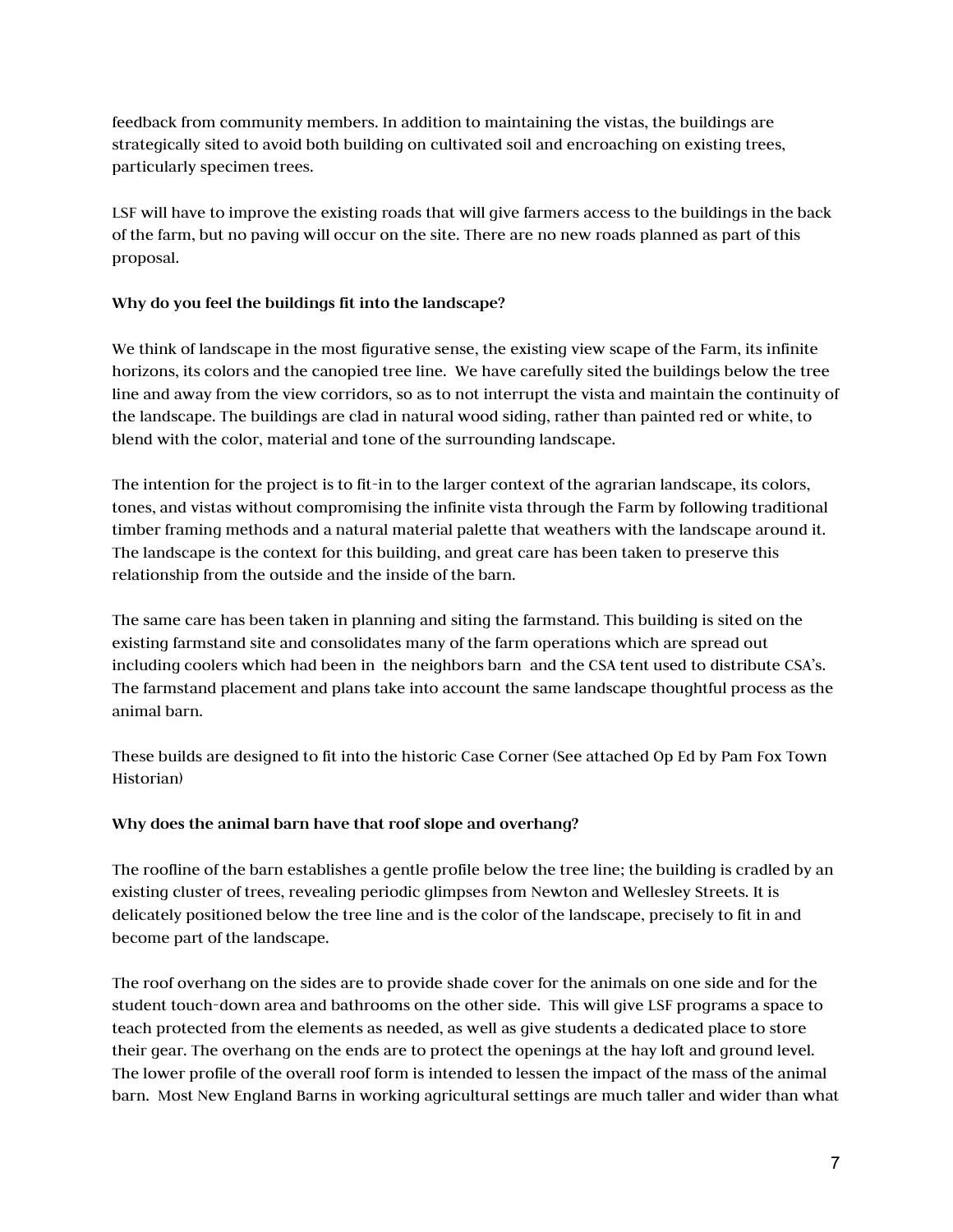is proposed. Sloping gutters at the edges of the roof direct water directly to infiltration wells that will recharge the groundwater and prevent run-off around the barn. This can be combined with rainwater storage tanks that can be used for irrigation around the barn.

# Sustainability

# You have said the project will be "Net Zero" - what does that mean?

We are committed to create a model for sustainability that will not only stand in alignment with the Farm's goals but enrich the educational programs. The buildings will utilize traditional timber framing, rainwater collection and reuse, renewable energy from photovoltaics and other strategies that lower their impact on the site and environment. A net zero energy goal will allow the Farm to function responsibly as a model of sustainable farming and sensibly minimize operational costs.

The project will achieve net-zero energy through many means, including producing its own energy through renewables (solar panels). It's the goal that the buildings will offset any grid energy use with on-site power generation and will have a net zero effect on greenhouse gas emissions within one year of full operation. This has a secondary benefit to the Farm as it will help to minimize operating costs.

The first principle of designing to net zero is to use systems that minimize energy use and second, to offset the remaining energy use with renewable on-site power generation. To achieve Net-zero, the projects will follow Passive house design principles. This includes designing an airtight and thoroughly insulated building envelope as well as carefully orienting the buildings to allow for passive heating through glazing in the winter months. Additionally the farm stand is looking to pursue Living Building Certification, one of the most rigorous sustainable building certifications that will fulfill 3 key goals:

- Regenerative buildings that connect occupants to light, air, food, nature, and community.
- Self-sufficient and remain within the resource limits of their site.
- Create a positive impact on the human and natural systems that interact with them.

LSF has been honored to work with Payette, a renowned architectural firm with the needed expertise in sustainable and low energy buildings. Payette has been working pro bono with LSF for over 4 years on this project.

# How does this fit into Weston's sustainability plan?

Weston received a MVP (Municipal Vulnerability Preparedness) grant in 2019 and is currently developing its Climate Action and Resilience Plan (CARP), which will be completed in the spring of 2021. The CARP will help the Town of Weston to prioritize ways in which the community can mitigate and become more resilient to the effects of climate change. Local resilient food systems, environmental education, and land preservation and protection are key focus areas of the CARP.